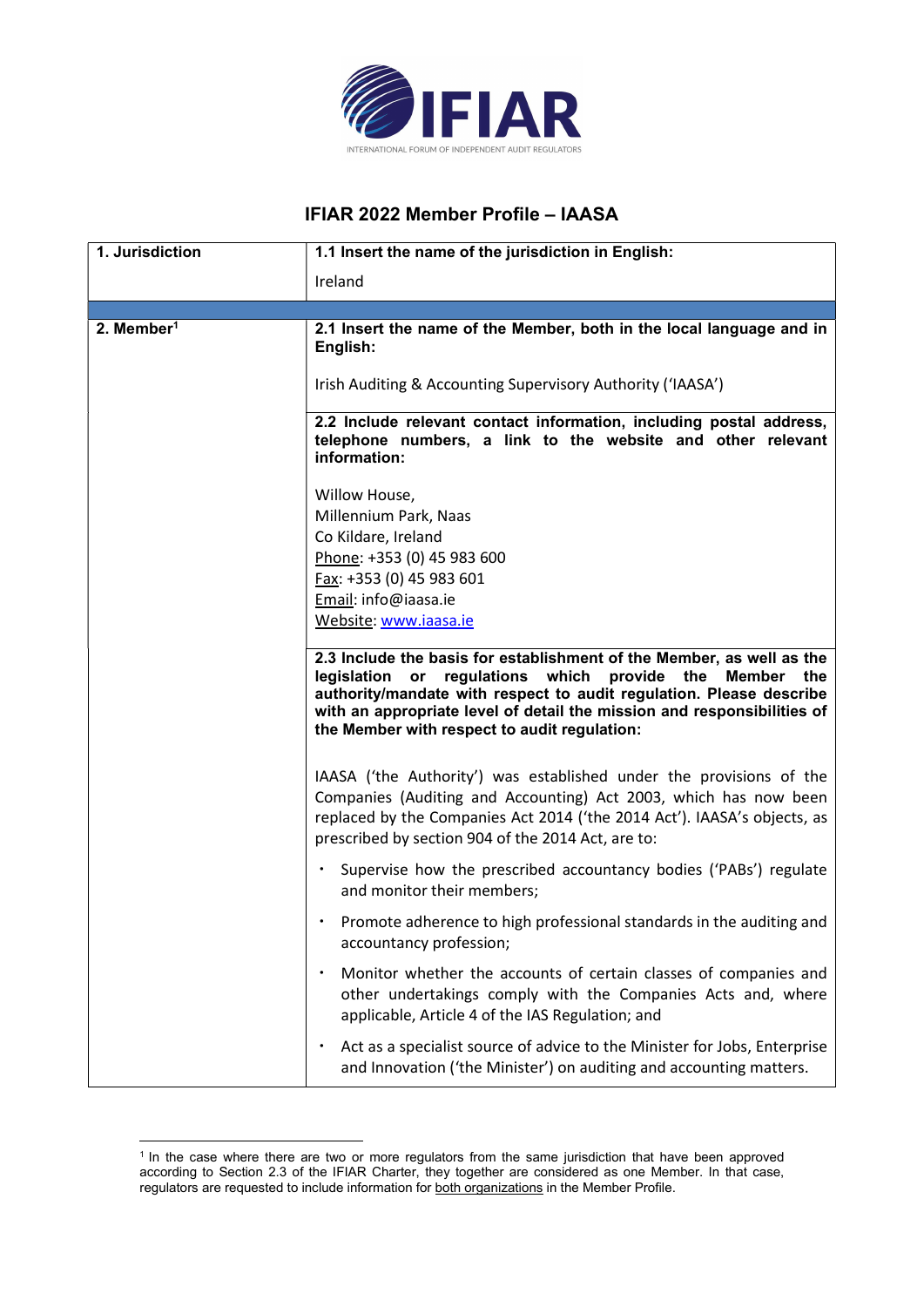

|                                                        | The Companies Act 2014 designates IAASA as the competent authority<br>with supervisory and other functions with respect to the system of public<br>oversight of statutory auditors and audit firms in Ireland, in accordance<br>with Regulation (EU) No 527/2014 and Directive 2006/43/EC, as amended<br>by Directive 2014/56/EU. As such, it generally superintends:                                                                                                                                                                                                                                                                                                                                                                                        |                 |  |
|--------------------------------------------------------|--------------------------------------------------------------------------------------------------------------------------------------------------------------------------------------------------------------------------------------------------------------------------------------------------------------------------------------------------------------------------------------------------------------------------------------------------------------------------------------------------------------------------------------------------------------------------------------------------------------------------------------------------------------------------------------------------------------------------------------------------------------|-----------------|--|
|                                                        | (a) the approval and registration of statutory auditors and audit firms;<br>(b) the adoption of standards on professional ethics, internal quality                                                                                                                                                                                                                                                                                                                                                                                                                                                                                                                                                                                                           |                 |  |
|                                                        | control of audit firms and auditing; and                                                                                                                                                                                                                                                                                                                                                                                                                                                                                                                                                                                                                                                                                                                     |                 |  |
|                                                        | (c) continuing education, quality assurance, and investigative and<br>disciplinary systems.                                                                                                                                                                                                                                                                                                                                                                                                                                                                                                                                                                                                                                                                  |                 |  |
|                                                        | 2.4 Have there been any major changes to the Member's organization<br>or to the governing legislation since completing last year's Member<br>Profile?                                                                                                                                                                                                                                                                                                                                                                                                                                                                                                                                                                                                        |                 |  |
|                                                        | ⊠ No<br>$\Box$ Yes                                                                                                                                                                                                                                                                                                                                                                                                                                                                                                                                                                                                                                                                                                                                           |                 |  |
|                                                        | If yes, please describe these changes with an appropriate level of<br>detail:                                                                                                                                                                                                                                                                                                                                                                                                                                                                                                                                                                                                                                                                                |                 |  |
|                                                        |                                                                                                                                                                                                                                                                                                                                                                                                                                                                                                                                                                                                                                                                                                                                                              |                 |  |
| 3. Governing Body<br><b>Composition and</b><br>members | 3.1 Describe with an appropriate level of detail the current<br>composition of the Member's governing body, including the ratio<br>between Board members who are independent from the audit<br>profession and those who are not <sup>2</sup> . The audit profession includes, for<br>example: audit firms, professional accountancy bodies and bodies or<br>entities associated with the audit profession.<br>Pursuant to the Companies Act 2014, IAASA is governed by a Board of nine<br>directors, eight of whom are non-executive and appointed by the Minister<br>having been nominated by those entities set out in the table below. The<br>remaining director is the Chief Executive, who is appointed by the Board,<br>following an open competition. |                 |  |
|                                                        | <b>Nominating body</b>                                                                                                                                                                                                                                                                                                                                                                                                                                                                                                                                                                                                                                                                                                                                       | <b>Nominees</b> |  |
|                                                        | Minister                                                                                                                                                                                                                                                                                                                                                                                                                                                                                                                                                                                                                                                                                                                                                     | 2               |  |
|                                                        | Prescribed Accountancy Bodies (jointly by<br>agreement)                                                                                                                                                                                                                                                                                                                                                                                                                                                                                                                                                                                                                                                                                                      | $\overline{2}$  |  |
|                                                        | Central Bank of Ireland                                                                                                                                                                                                                                                                                                                                                                                                                                                                                                                                                                                                                                                                                                                                      | 1               |  |
|                                                        | Director of Corporate Enforcement                                                                                                                                                                                                                                                                                                                                                                                                                                                                                                                                                                                                                                                                                                                            | 1               |  |
|                                                        | Irish Stock Exchange                                                                                                                                                                                                                                                                                                                                                                                                                                                                                                                                                                                                                                                                                                                                         | 1               |  |
|                                                        | <b>Revenue Commissioners</b>                                                                                                                                                                                                                                                                                                                                                                                                                                                                                                                                                                                                                                                                                                                                 | 1               |  |
|                                                        | <b>Total</b>                                                                                                                                                                                                                                                                                                                                                                                                                                                                                                                                                                                                                                                                                                                                                 | 8               |  |
|                                                        | 3.2 What are the eligibility criteria / requirements and composition<br>requirements for the members of the governing body?                                                                                                                                                                                                                                                                                                                                                                                                                                                                                                                                                                                                                                  |                 |  |

 $^2$  An individual is independent of the profession even if he is a CPA, Chartered Accountant, or holder of another equivalent qualification, as long as this individual is not employed by or affiliated to a registered audit firm, nor employed by or affiliated to of a professional accountancy body, nor employed by or affiliated to bodies or entities associated with the audit profession.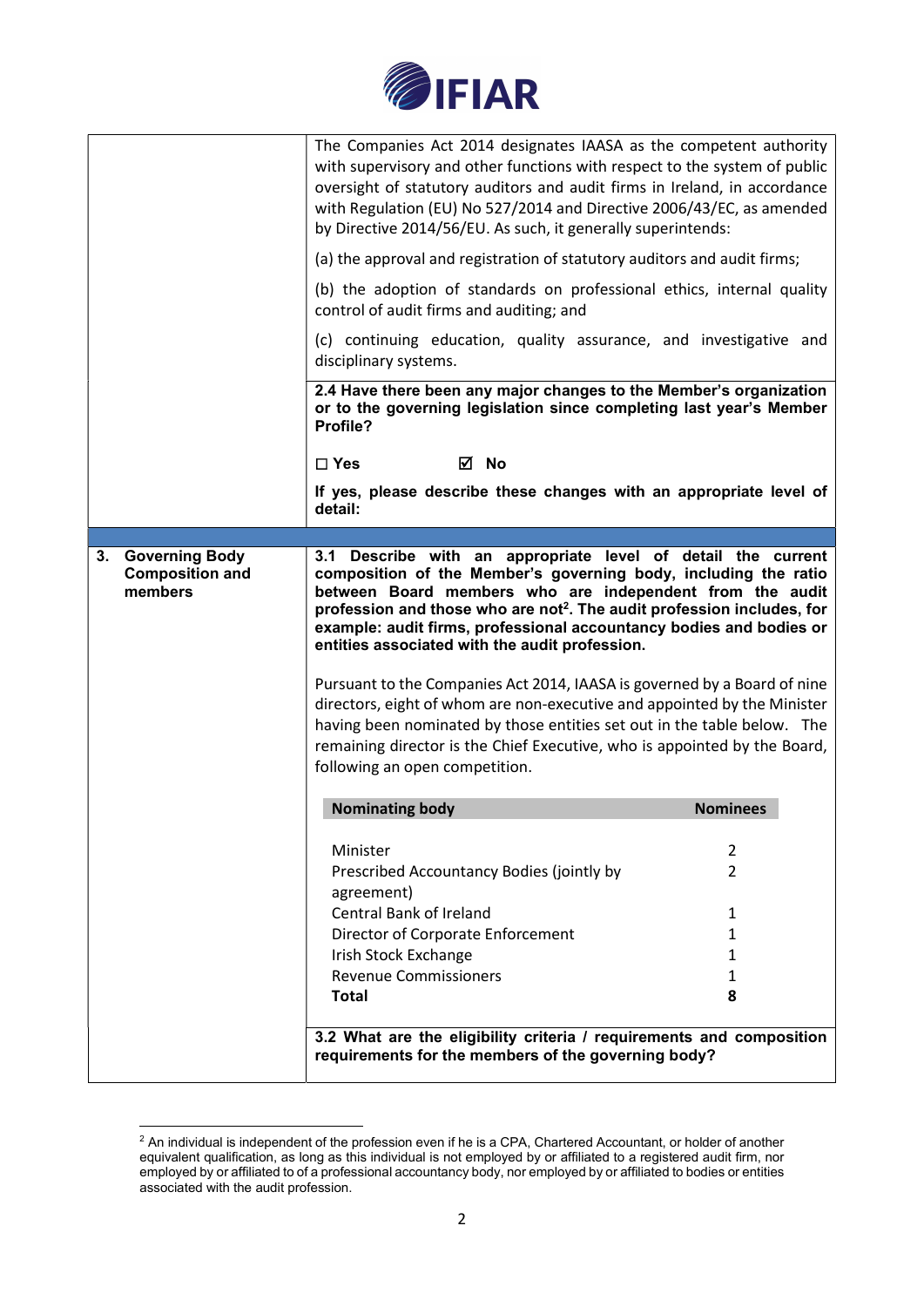

Of the 9 directors (as detailed above), a maximum of 4, including the Chief Executive, may be members of a Prescribed Accountancy Body ('PAB').

Directors must be knowledgeable of statutory audit and must comply with the independence requirements of Article 21 of the EU Regulation 537.

3.3. Is each member of the governing body independent from the audit profession? The audit profession includes, for example: audit firms, professional accountancy bodies and bodies or entities associated with the audit profession.

☐ Yes No

3.4 If the answer to question 3.3 is "No", is the majority of the members of the governing body non-practitioner?

**Ø** Yes □ No

3.5 If the answer to question 3.3 is "No", which safeguards are in place to provide for the Member's overall independence from the audit profession?

Of the 9 directors, a maximum of 4, including the Chief Executive, may be members of a Prescribed Accountancy Body ('PAB').

Additionally, the Chairperson may not be a member, officer or employee of a PAB. Furthermore, all directors must comply with the independence rules in Regulation EU 537/2014 which says that in the three years prior to/during appointment, a director may not have:

- Carried out statutory audits
- Held voting rights in an audit firm
- Be a member of the administrative, management or supervisory body of an audit firm
- Be a partner of, employee of or otherwise contracted by, an audit firm.

Finally, directors are required to submit annual declarations of any interests and are requested to confirm they have no conflicts of interest at the start of each board meeting.

3.6 Is there a restriction or recusal process that is applicable to members of the governing body of the Member who are current or former auditors/practitioners?

**ØYes** □ No

Does this include a "cooling-off" period for former auditors?

 $\overline{M}$  Yes  $\Box$  No.

If yes to either of the above, please describe: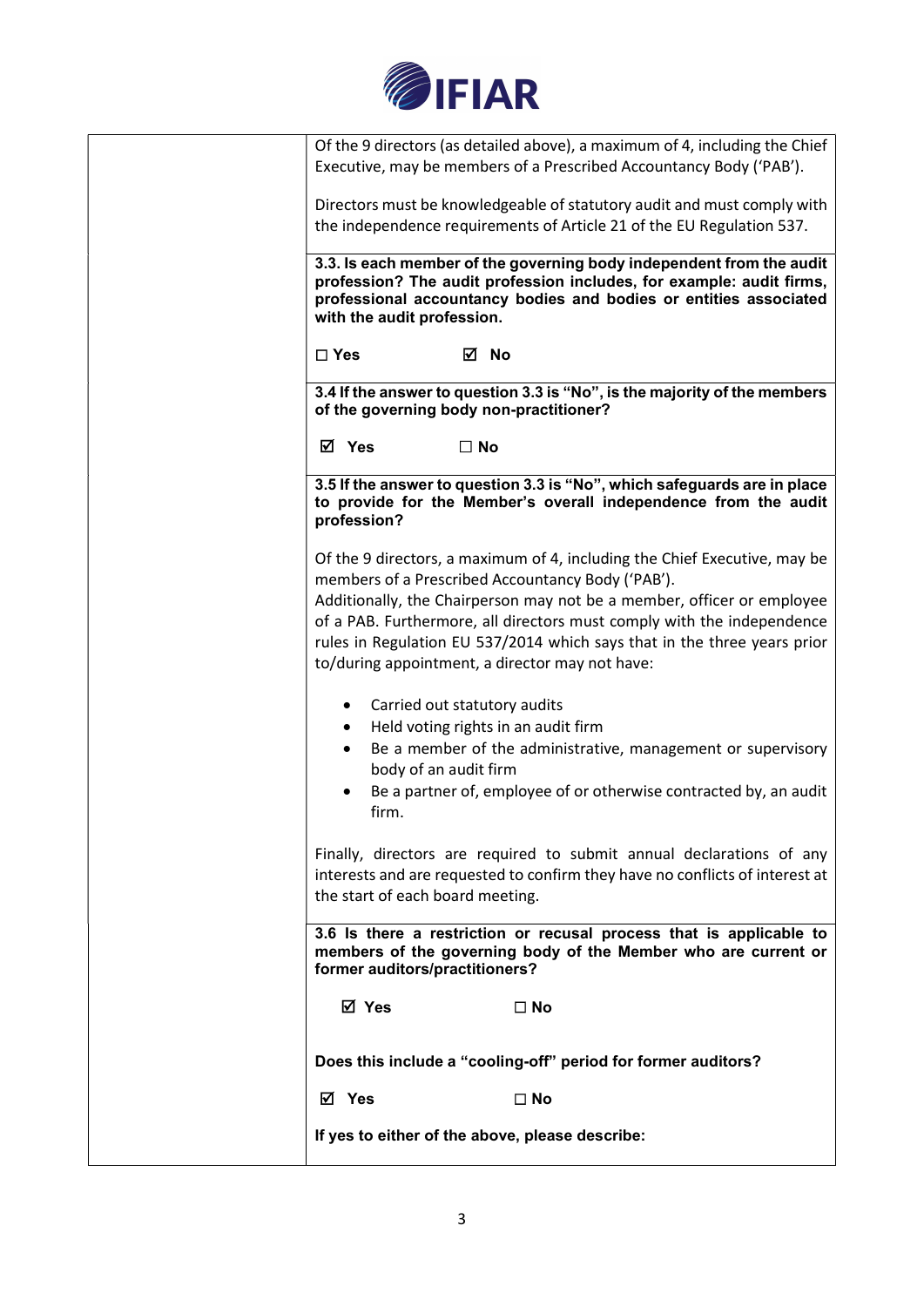

|                                   | All Board members are required to declare any conflicts of interest and<br>absent themselves from discussions on such matters. Former auditors are<br>subject to a cooling-off period of 3 years, as per Article 21 of EU Regulation<br>537.                                                                                                                                                                                                                                                                                                                   |
|-----------------------------------|----------------------------------------------------------------------------------------------------------------------------------------------------------------------------------------------------------------------------------------------------------------------------------------------------------------------------------------------------------------------------------------------------------------------------------------------------------------------------------------------------------------------------------------------------------------|
|                                   | 3.7 Other than the governing body, are members of the profession<br>involved in the Member's organization (including in any inspections,<br>committee or panel role)?                                                                                                                                                                                                                                                                                                                                                                                          |
|                                   | ⊠ Yes<br>$\square$ No                                                                                                                                                                                                                                                                                                                                                                                                                                                                                                                                          |
|                                   | If yes, please describe their role with an appropriate level of detail,<br>including the ratio between those who are independent and those who<br>are not in the relevant function and whether such role includes<br>decisional or control authority:                                                                                                                                                                                                                                                                                                          |
|                                   | IAASA is responsible for the adoption of auditing and ethical standards. As<br>part of this process, IAASA has set up a Technical Advisory Panel to advise<br>the Executive. This panel is made up of practitioners. The Panel forms no<br>part of the governance or decision-making structure of IAASA. The<br>Executive considers points raised by the Panel in developing or amending<br>standards and related guidance but is not bound in any way. All standards<br>and guidance are fully approved within the independent IAASA governance<br>structure. |
| <b>Funding Arrangements</b><br>4. | 4.1 Describe the main funding arrangements of the Member, including<br>the setting and approval of the budget and the fees, if any:                                                                                                                                                                                                                                                                                                                                                                                                                            |
|                                   | IAASA's Board prepares an annual budget and associated levy proposals,<br>which require the Minister's approval.                                                                                                                                                                                                                                                                                                                                                                                                                                               |
|                                   | Funding for oversight of accountancy bodies is received from the<br>Exchequer (40%) and from the prescribed accountancy bodies (60%).                                                                                                                                                                                                                                                                                                                                                                                                                          |
|                                   | Funding for adoption of auditing standards will be received from the<br>Exchequer (40%) and from the recognized accountancy bodies (60%). Note<br>that the recognized accountancy bodies are a subset of the prescribed<br>accountancy bodies, who are permitted to grant approval for members to<br>become statutory auditors.                                                                                                                                                                                                                                |
|                                   | Funding for audit inspection activities is received from the public-interest<br>audit firms.                                                                                                                                                                                                                                                                                                                                                                                                                                                                   |
|                                   | 4.2 Is the funding free from undue influence by the profession?                                                                                                                                                                                                                                                                                                                                                                                                                                                                                                |
|                                   |                                                                                                                                                                                                                                                                                                                                                                                                                                                                                                                                                                |
|                                   | M Yes<br>$\square$ No                                                                                                                                                                                                                                                                                                                                                                                                                                                                                                                                          |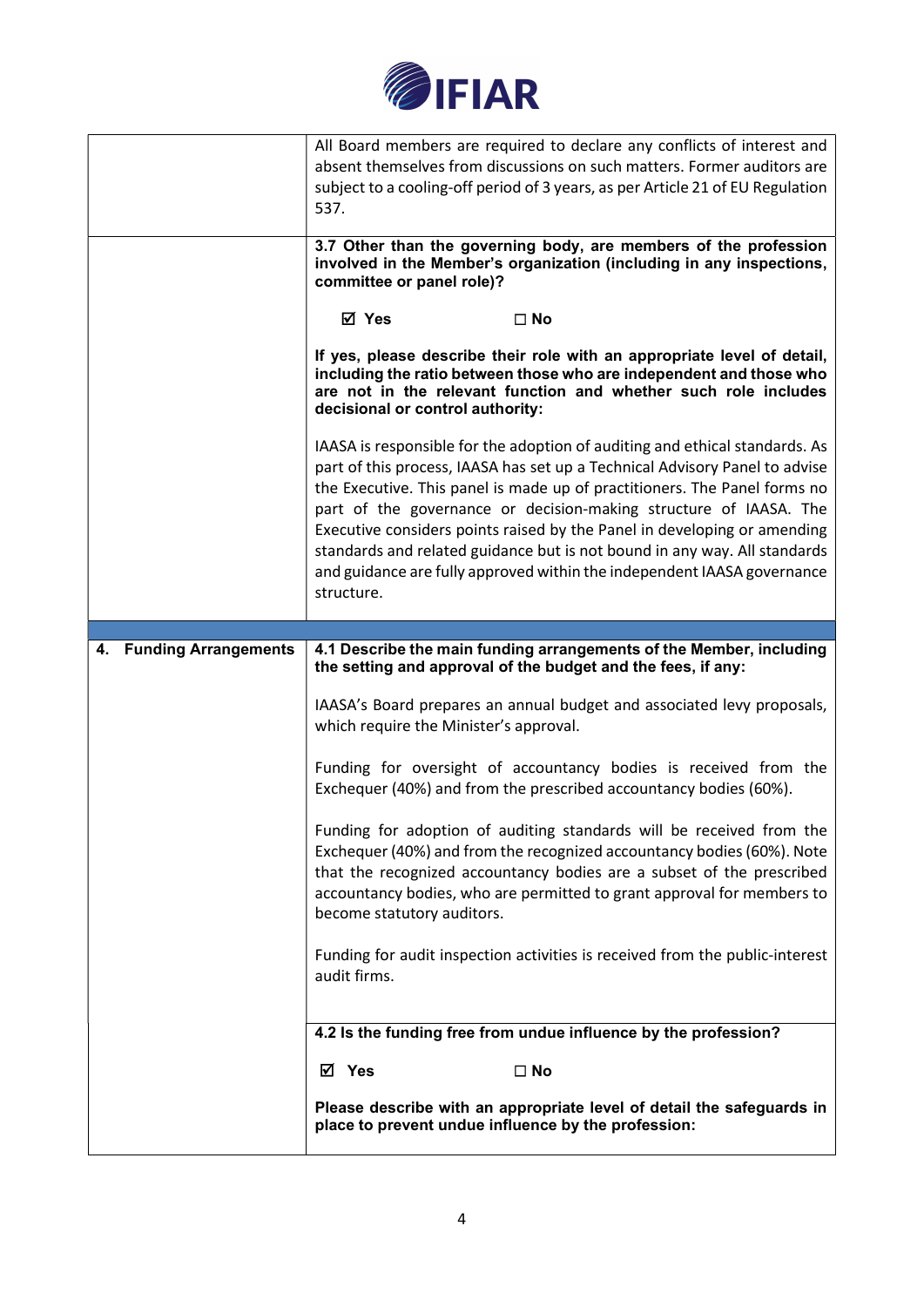

|    |                                                     | The funding mechanism is set out in legislation. The organization's budget<br>is approved by the Minister.                                                                                                             |
|----|-----------------------------------------------------|------------------------------------------------------------------------------------------------------------------------------------------------------------------------------------------------------------------------|
|    |                                                     |                                                                                                                                                                                                                        |
| 5. | <b>Inspection System</b>                            | 5.1 Does the Member have the responsibility for recurring inspections<br>of audit firms undertaking audits of public interest entities (PIEs)?                                                                         |
|    |                                                     | ☑ Yes<br>$\square$ No                                                                                                                                                                                                  |
|    |                                                     | 5.2 Is this responsibility undertaken directly or through oversight of<br>inspection conducted by another organization?                                                                                                |
|    |                                                     | <b>Ø</b> Directly<br>□ Through Oversight                                                                                                                                                                               |
|    |                                                     | If directly, kindly provide a brief description or summary of the<br>$\bullet$<br>responsibility, including the regulatory reporting process after<br>inspections i.e. recommendations issued, follow-up, etc.).       |
|    |                                                     | If through oversight of another organization, please describe with<br>$\bullet$<br>an appropriate level of detail the other organization, its relation to<br>the Member, its role, and the arrangements for oversight: |
|    |                                                     | Direct inspections are carried out by the Audit Quality Unit of the Authority<br>which has sanction for nine inspectors.                                                                                               |
|    |                                                     | 5.3 Please describe with an appropriate level of detail the<br>requirements and practices regarding the frequency of inspections:                                                                                      |
|    |                                                     | Public-interest entity auditors are required to be subject to inspection at<br>least every 3 years. Currently, IAASA inspects all PIE firms annually.                                                                  |
|    | 6. Audit and Financial<br><b>Market</b>             | 6.1 Provide the number of audit firms subject to inspections. Include<br>an indication of the number of public interest audits (PIEs) and other<br>audits that fall under the Member's oversight or mandate.           |
|    |                                                     | IAASA is ultimately responsible for oversight of all auditors. PIE auditors<br>are inspected directly by IAASA, with non-PIE audits and auditors inspected<br>by the accountancy bodies.                               |
|    |                                                     | There are 7 PIE auditors in Ireland, auditing approximately 630 PIE entities.                                                                                                                                          |
|    |                                                     | 6.2 What are the sizes and market shares of each of the largest audit<br>firms in the Member's jurisdiction?                                                                                                           |
|    |                                                     | 84% of PIE audits are carried out by Big 4 firms.                                                                                                                                                                      |
|    |                                                     |                                                                                                                                                                                                                        |
| 7. | <b>Main Other</b><br><b>Responsibilities of the</b> | 7.1 Please indicate whether the Member has responsibility for tasks<br>other than Inspections within the area of Audit Oversight:                                                                                      |
|    | Member within the area<br>of Audit Oversight        | ☑<br><b>Registration/Licensing</b><br><b>Audit and/or Ethics Standard Setting</b><br>☑<br>☑<br><b>Permanent Education of Auditors</b><br>Enforcement<br>☑                                                              |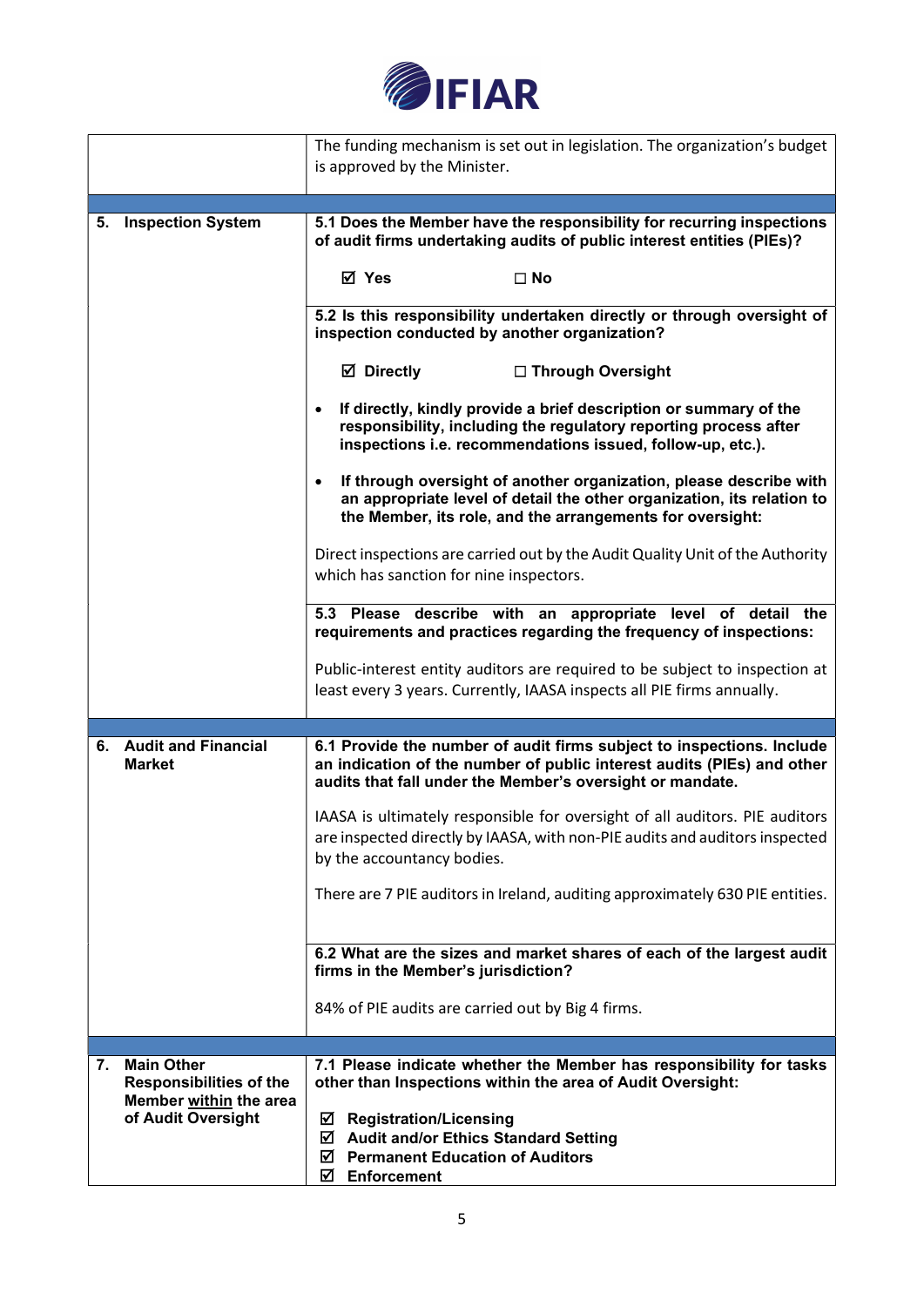

| □         | Other:                                                     |   |                                                                                                                                                                                                                                                                                                                                                 |  |
|-----------|------------------------------------------------------------|---|-------------------------------------------------------------------------------------------------------------------------------------------------------------------------------------------------------------------------------------------------------------------------------------------------------------------------------------------------|--|
|           |                                                            |   |                                                                                                                                                                                                                                                                                                                                                 |  |
|           | organization?                                              |   | 7.2 If the Member has the responsibility for Registration/Licensing,<br>please indicate whether this responsibility is undertaken directly or<br>through oversight of Registration/Licensing conducted by another                                                                                                                               |  |
|           | $\square$ Directly                                         | ☑ | <b>Through Oversight</b>                                                                                                                                                                                                                                                                                                                        |  |
| $\bullet$ | level of detail.                                           |   | If directly, please describe the responsibility with an appropriate                                                                                                                                                                                                                                                                             |  |
| $\bullet$ |                                                            |   | If through oversight, please indicate the name of the other<br>organization and its composition (i.e. whether practitioners from<br>the audit profession are involved in decision-making). Also give a<br>description of the powers of the other organization and procedure<br>applied, as well as the role of the Member in these procedures.  |  |
|           | necessary.                                                 |   | Registration and Licensing is carried out by the recognised accountancy<br>bodies. IAASA has specific legal powers allowing it to oversee these<br>activities and to require the bodies to make changes to their process if                                                                                                                     |  |
|           | <b>Standard Setting conducted by another organization?</b> |   | 7.3 If the Member has the responsibility for Audit and/or Ethics<br>Standard Setting, please indicate whether this responsibility is<br>undertaken directly or through oversight of Audit and/or Ethics                                                                                                                                         |  |
|           | <b>☑</b> Directly                                          |   | □ Through Oversight                                                                                                                                                                                                                                                                                                                             |  |
| $\bullet$ | level of detail.                                           |   | If directly, please describe the responsibility with an appropriate                                                                                                                                                                                                                                                                             |  |
|           |                                                            |   | If through oversight, please indicate the name of the other<br>organization and its composition (i.e. whether practitioners from<br>the audit profession are involved in decision-making). Also give a<br>description of the powers of the other organization and procedures<br>applied, as well as the role of the Member in these procedures. |  |
|           | ethics and internal quality control for audits.            |   | IAASA is responsible for adoption of standards on auditing, professional                                                                                                                                                                                                                                                                        |  |
|           | conducted by another organization?                         |   | 7.4 If the Member has the responsibility for Permanent Education of<br>Auditors, please indicate whether this responsibility is undertaken<br>directly or through oversight of Permanent Education of Auditors                                                                                                                                  |  |
|           | $\square$ Directly                                         |   | <b>Ø</b> Through Oversight                                                                                                                                                                                                                                                                                                                      |  |
| $\bullet$ | level of detail.                                           |   | If directly, please describe the responsibility with an appropriate                                                                                                                                                                                                                                                                             |  |
| $\bullet$ |                                                            |   | If through oversight, please indicate the name of the other<br>organization and its composition (i.e. whether practitioners from                                                                                                                                                                                                                |  |